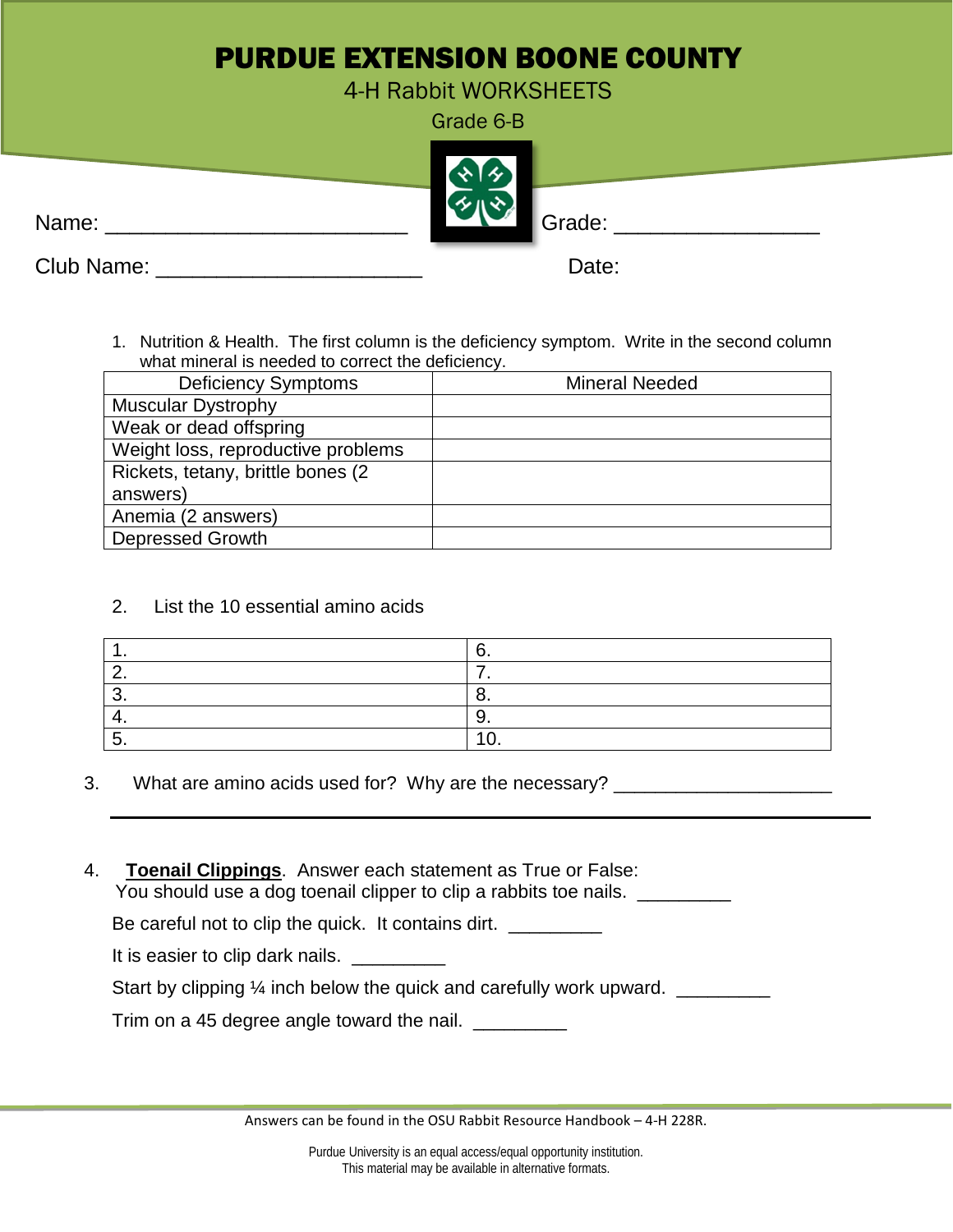| 5. | <b>Tattooing.</b> Fill in the blanks: |
|----|---------------------------------------|
|----|---------------------------------------|

|    | When tattooing a rabbit, you should place the tattoo in the __________ear. The _________                                   |
|----|----------------------------------------------------------------------------------------------------------------------------|
|    | ear is used for their ARBA registration number. Rabbits should be tattooed when they are                                   |
|    | separated from their _________. You should use even numbers for the ___________and                                         |
|    | odd numbers for the _________. Make sure you have the correct _________ by testing it                                      |
|    | on a piece of __________. Clean the area of the __________ between the _________ with a                                    |
|    | cotton swab soaked in __________.                                                                                          |
|    |                                                                                                                            |
| 6. |                                                                                                                            |
|    |                                                                                                                            |
| 7. | What are the 4 parts to Quality Assurance?                                                                                 |
|    | 1.                                                                                                                         |
|    | 2.<br><u> 1980 - Johann John Harry Hermann (f. 1980)</u>                                                                   |
|    | 3.<br><u> 1980 - Johann Stein, marwolaethau a bhann an t-Amhain an t-Amhain an t-Amhain an t-Amhain an t-Amhain an t-A</u> |
|    | 4.                                                                                                                         |
|    |                                                                                                                            |
| 8. | Good rabbit husbandry requires knowledge of the following 6 areas:                                                         |
|    | 1.<br><u> 1990 - Johann John Stone, mars et al. (</u>                                                                      |
|    | 2.                                                                                                                         |

- 3. <u>\_\_\_\_\_\_\_\_\_\_\_\_\_\_\_\_\_\_\_\_\_\_</u>
- 4. \_\_\_\_\_\_\_\_\_\_\_\_\_\_\_\_\_\_\_\_\_
- 5. \_\_\_\_\_\_\_\_\_\_\_\_\_\_\_\_\_\_\_\_\_
- 6. \_\_\_\_\_\_\_\_\_\_\_\_\_\_\_\_\_\_\_\_\_
- 9. What health issues or concerns have you had this year involving your rabbits?